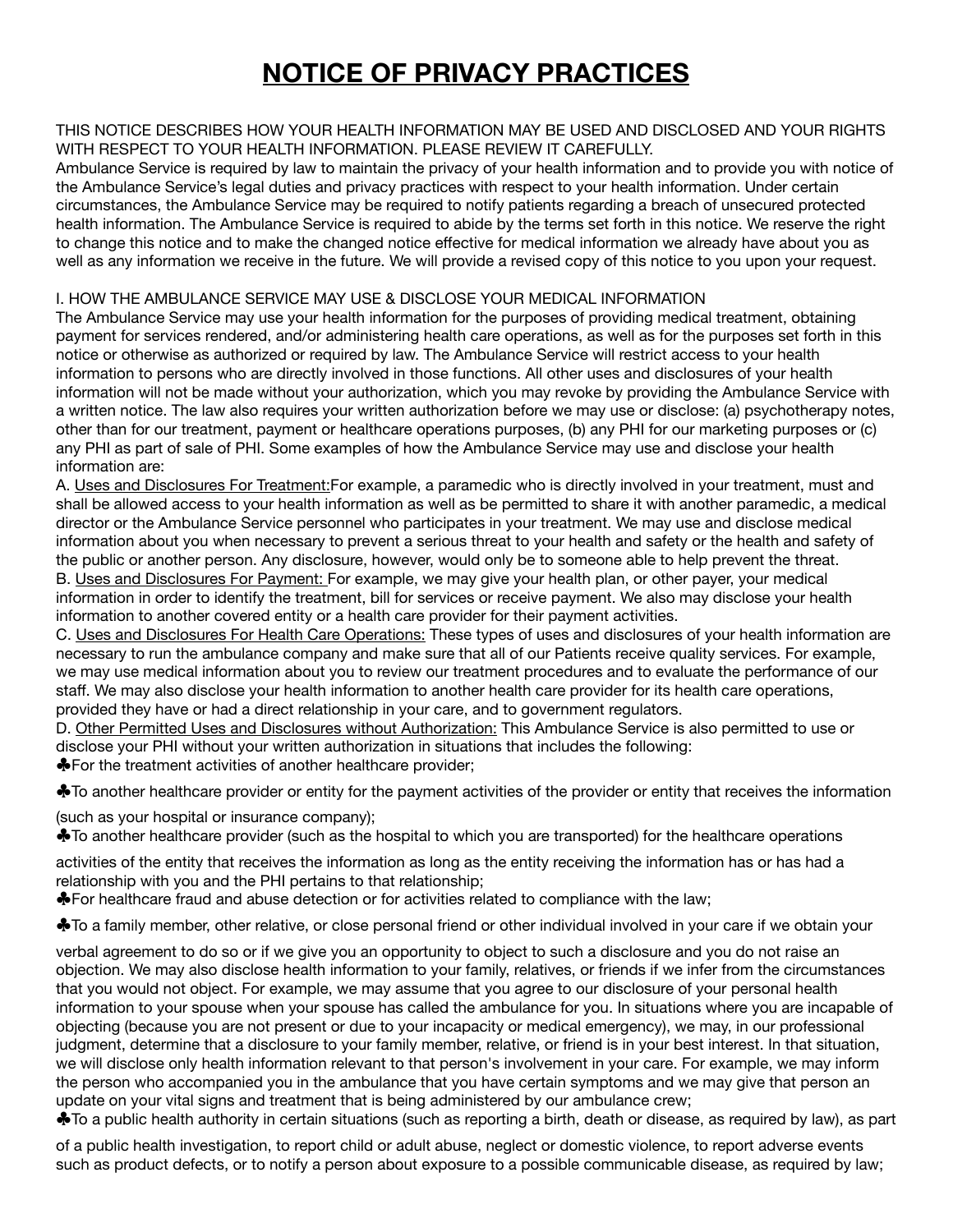♣For health oversight activities including audits or government investigations, inspections, disciplinary proceedings, and

other administrative or judicial actions undertaken by the government (or their contractors) by law to oversee the healthcare system;

♣For judicial and administrative proceedings, as required by a court or administrative order, or in some cases in

response to a subpoena or other legal process;

♣For law enforcement activities in limited situations, such as when there is a warrant for the request, or when the

information is needed to locate a suspect or stop a crime;

♣For military, national defense and security and other special government functions;

♣To avert a serious threat to the health and safety of a person or the public at large;

♣For workers' compensation purposes, and in compliance with workers' compensation laws;

♣To coroners, medical examiners, and funeral directors for identifying a deceased person, determining cause of death,

or carrying on their duties as authorized by law;

♣If you are an organ donor, we may release health information to organizations that handle organ procurement or organ,

eye or tissue transplantation, or to an organ donation bank, as necessary to facilitate organ donation and transplantation; and

♣For research projects, but this will be subject to strict oversight and approvals and health information will be released

only when there is a minimal risk to your privacy and adequate safeguards are in place in accordance with the law. Other Permitted Uses and Disclosures with Authorization: The Ambulance Service may use or disclose your health information, provided you have an opportunity to agree, prohibit or restrict the use or disclosure, to a family member, other relative, a close personal friend, or anyone identified by you, who is involved in your medical care or payment for your care. If you do not have the opportunity to agree or object to such use or disclosure because you are not present or because of your incapacity or emergency circumstances, the Ambulance Service may, in the exercise of professional judgment and its experience with common practice, determine whether the disclosure is in your best interest and, if so, disclose health information that is directly relevant to that person's involvement with your care.

II.Your Rights with Respect to Your Health Information

A. Your Right to Inspect and Copy: You have the right to inspect and copy your health information that may be used to make decisions about your care. If you are a parent or legal guardian of a Patient, you may also obtain a copy of the health care information of your non-emancipate child(ren), except where prohibited by law for specific health care services. Requests for copies of your health information must be made in writing to the Ambulance Service's Business Office at the address in paragraph "H" of this Notice. Such requests must be made on the Ambulance Service's "Medical Authorization" release form, which may be obtained from the Business Office. Requests must include the notarized signature of the Patient, or the Patient's parent or legal guardian in the event that the Patient is a non-emancipated minor.

We may deny your request to inspect and copy in limited circumstances. If you are denied access to medical information, you may request that the denial be reviewed. The person conducting the review will not be the person who denied your request. We will comply with the outcome of the review.

B. Your Right to Request Amendments: If you feel that medical information about you is incorrect or incomplete, you may ask us to amend the information. You have the right to request an amendment for as long as the information is kept by or for the Ambulance Service. To request an amendment, your request must be made in writing and submitted to the Business Office. You must provide a reason that supports your request.

We may deny your request for an amendment if it is not in writing or does not include a reason to support the request. In addition, we may deny your request if you ask us to amend information that: (a) was not created by the Ambulance Service, unless the person or entity that created the information is no longer available to make the amendment; (b) is not part of the medical information kept by or for the Ambulance Service; (c) is not part of the information that you would be permitted to inspect and copy; or (d) is accurate and complete.

C. Your Right to Request Restrictions: You have the right to request a restriction or limitation on the medical information we use or disclose about you. We are not required to agree to your request. If we do agree, we will comply with your request unless the information is needed to provide you with emergency treatment. We must, however, agree to a restriction on the use or disclosure of your PHI if: (a) the disclosure is for our payment or healthcare operations purposes and (b) if you or another person acting on your behalf has paid for our services in full. To request restrictions, you must make your request in writing to the Business Office. Such requests must include the information you want to limit; whether you want to limit our use, disclosure, or both; and the person(s) to whom you want these limits to apply (e.g., disclosures to your family).

D. Your Right to Request Confidential Communications: You have the right to request that we communicate with you regarding medical matters in a certain way or at a certain location. For example, you can ask that we only contact you at